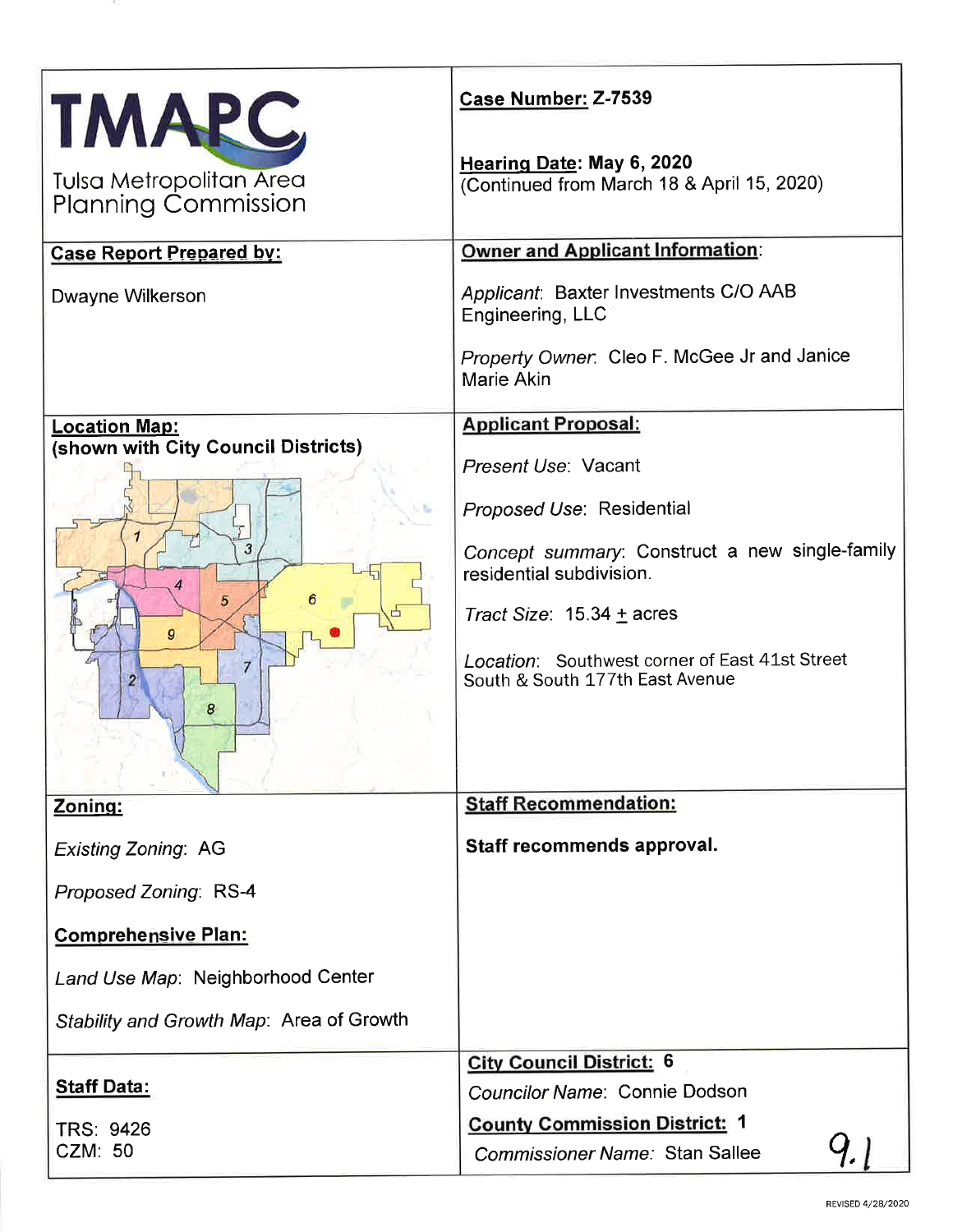### SECTION l: 2-7539

DEVELOPMENT CONCEPT: The applicant is proposing a new single-family residential subdivision that will meet or exceed the RS-4 standards and supplemental regulations identified in the Tulsa Zoning Code.

#### EXHIBITS:

¡NCOG Case map INCOG Aerial (small scale) INCOG Aerial (large scale) Tulsa Comprehensive Plan Land Use Map Tulsa comprehensive Plan Areas of stability and Growth Map Applicant Exhibits: None included

# DETAILED STAFF RECOMMENDATION:

This site is on the edge of a Neighborhood Center. The Neighborhood Center land use designation contemplates small lot single family homes on the edges. RS-4 zoning is consistent with the Neighborhood Center land use designation on the edges and,

RS-4 zoning allows single family residential uses that are compatible with the surrounding properties and,

Lot and building regulations in an RS-4 district allow slightly smaller lots with potential for greater density than the abutting RS-3 zoned properties south of this site however RS-4 is consistent with the abutting properties on the west and is consistent with the anticipated future development pattern in the area and,

RS-4 zoning on the edges of a Neighborhood Center is consistent with the land use designations of the Comprehensive Plan therefore,

Staff recommends Approval of 2-7539 to rezone property from AG to RS-4.

# SECTION ll: Supporting Documentation

#### RELATIONSHIP TO THE COMPREHENSIVE PLAN:

Staff Summary: This site is on the edge of a Neighborhood Center. Development of this site could include vehicular, bicycle and pedestrian access to the surrounding neighborhood center. Connectivity to the commercial areas would allow access to the commercial areas without forcing all the local traffic to the arterial streets.

#### Land Use Vision:

# Land Use Plan map designation: Neighborhood Center

Neighborhood Centers are small-scale, one to three story mixed-use areas intended to serve<br>nearby neighborhoods with retail, dining, and services. They can include apartments, nearby neighborhoods with retail, dining, and services. condominiums, and townhouses, with small lot single family homes at the edges. These are pedestrian-oriented places served by transit, and visitors who drive can park once and walk to number of destinations.

Q.L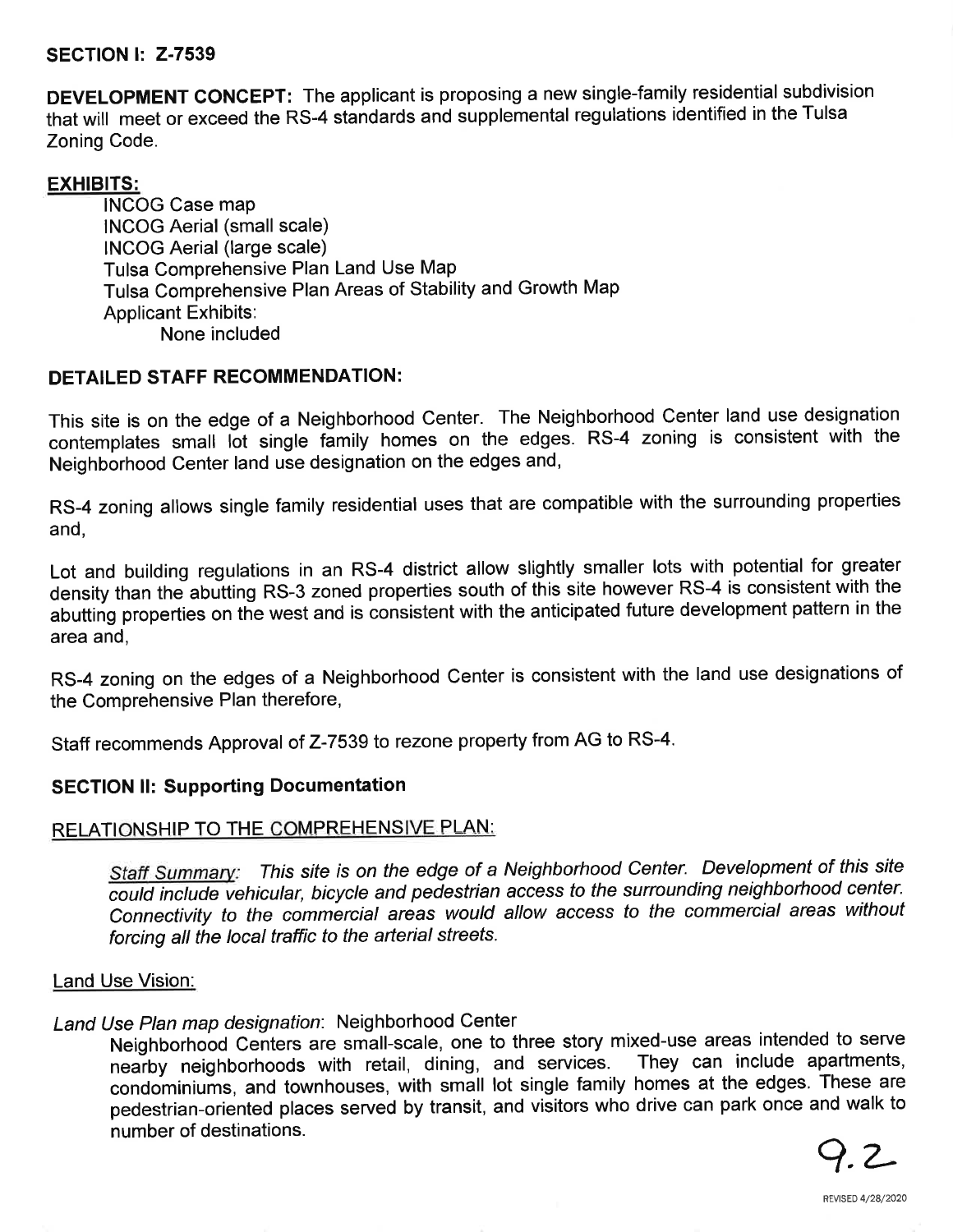## Areas of Stability and Growth designation: Area of Growth

The purpose of Areas of Growth is to direct the allocation of resources and channel growth to where it will be beneficial and can best improve access to jobs, housing, and services with fewer and shorter auto trips. Areas of Growth are parts of the city where general agreement exists that development or redevelopment is beneficial. As steps are taken to plan for, and, in some cases, develop or redevelop these areas, ensuring that existing residents will not be displaced is a high priority. A major goal is to increase economic activity in the area to benefit existing residents and businesses, and where necessary, provide the stimulus to redevelop.

Areas of Growth are found throughout Tulsa. These areas have many different characteristics but some of the more common traits are close proximity to or abutting an arterial street, major employment and industrial areas, or areas of the city with an abundance of vacant land. Also, several of the Areas of Growth are in or near downtown. Areas of Growth provide Tulsa with the opportunity to focus growth in a way that benefits the City as a whole. Development in these areas will provide housing choice and excellent access to efficient forms of transportation including walking, biking, transit, and the automobile."

### Transportation Vision :

Major Street and Highway Plan: East 41<sup>st</sup> is a secondary arterial with multi modal corridor designation. South 177th East Avenue is a secondary arterial and does not have another designation.

Multi-modal streets emphasize plenty of travel choices such as pedestrian, bicycle and transit use. Multimodal streets are located in high intensity mixed-use commercial, retail and residential areas with substantial pedestrian activity. These streets are attractive for pedestrians and bicyclists because of landscaped medians and tree lawns. Multi-modal streets can have on-street parking and wide sidewalks depending on the type and intensity of adjacent commercial land uses. Transit dedicated lanes, bicycle lanes, landscaping and sidewalk width are higher priorities than the number of travel lanes on this type of street. To complete the street, frontages are required that address the street and provide comfortable and safe refuge for pedestrians while accommodating vehicles with efficient circulation and consolidated-shared parking.

Streets on the Transportation Vision that indicate a transit improvement should use the multimodal street cross sections and priority elements during roadway planning and design.

#### Trail Svstem Master Plan Considerations: None

Small Area Plan: None

Special District Considerations: None

Historic Preservation Overlay: None

## DESCRIPTION OF EXISTING CONDITIONS:

Staff Summary: The site is undeveloped with scattered tree cover.

Environmental Considerations: None that would affect site development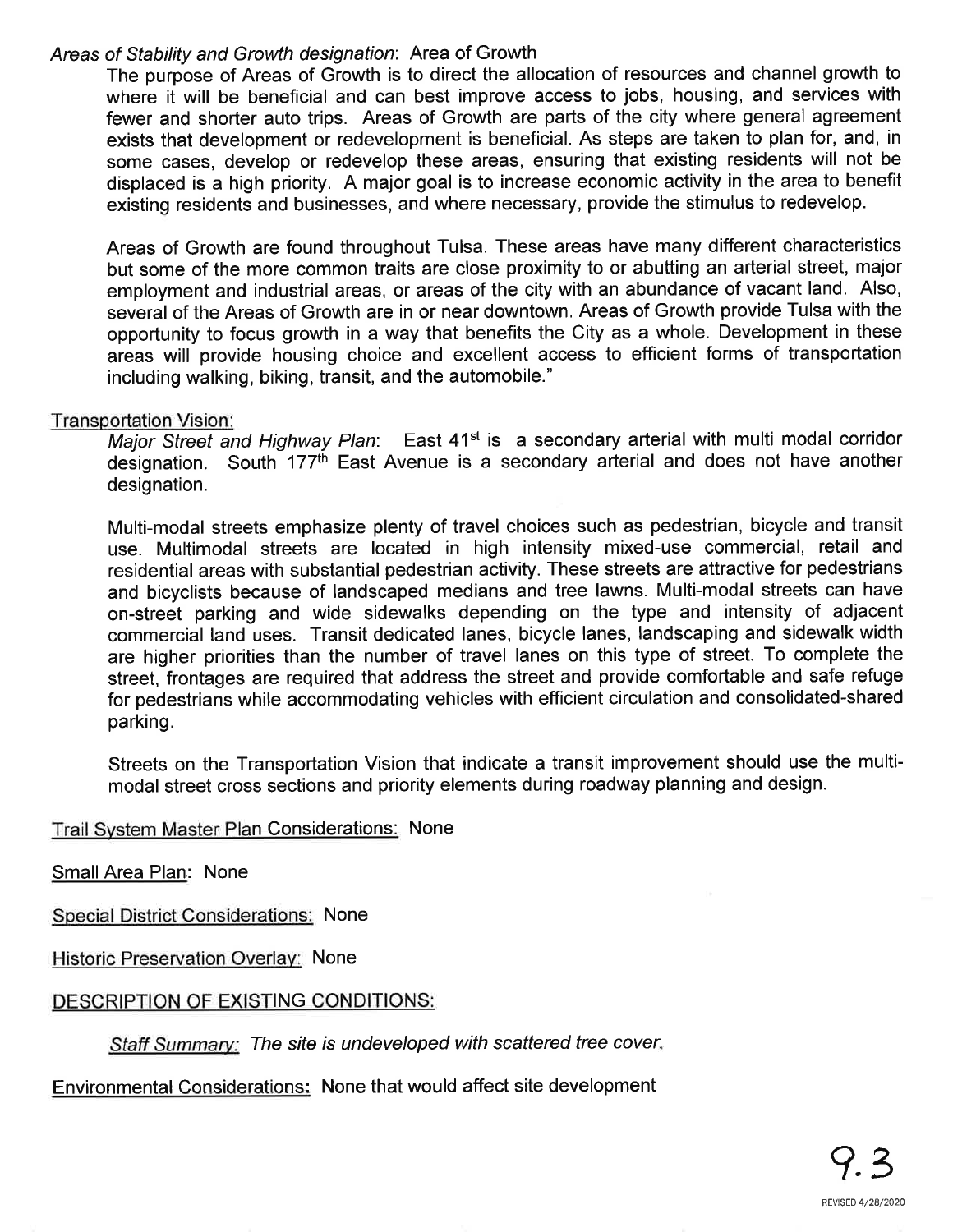Streets:

| Exist. Access                       | <b>MSHP Design</b>                                 | <b>MSHP R/W</b> | Exist. # Lanes |
|-------------------------------------|----------------------------------------------------|-----------------|----------------|
| East 41 <sup>st</sup> Street South  | with<br>Secondary Arterial<br>Multi modal corridor | $100$ feet      |                |
| South 177 <sup>th</sup> East Avenue | <b>Secondary Arterial</b>                          | $100$ feet      |                |
| (S. Lynn Lane)                      |                                                    |                 |                |
| South 175 <sup>th</sup> East Avenue | <b>None</b>                                        | 50 feet         |                |

Utilities:

The subject tract has municipal water and sewer available.

Surrounding Properties:

| Location     | <b>Existing</b><br><b>Zoning</b> | <b>Existing Land Use</b><br><b>Designation</b> | <b>Area of Stability or</b><br>Growth                                                                                  | <b>Existing Use</b>                                          |
|--------------|----------------------------------|------------------------------------------------|------------------------------------------------------------------------------------------------------------------------|--------------------------------------------------------------|
| <b>North</b> | AG                               | Neighborhood<br>Center                         | Growth                                                                                                                 | Undeveloped                                                  |
| East         | AG and RM-0                      | Neighborhood<br>Center                         | Growth                                                                                                                 | Undeveloped                                                  |
| South        | $RS-3$                           | Existing<br>Neighborhood                       | <b>Stability</b>                                                                                                       | <b>Detached House</b><br><b>Single Family</b><br>Residential |
| West         | $RS-4$                           | New Neighborhood                               | <b>Growth (Subdivision</b><br>construction and<br>rezoning did not change<br>land use or growth and<br>stability map). | <b>Detached House</b><br><b>Single Family</b><br>Residential |

## **SECTION III: Relevant Zoning History**

ZONING ORDINANCE: Ordinance number 11826 dated June 26, 1970 established zoning for the subject property.

# **Subject Property:**

No Relevant History

# **Surrounding Property:**

PUD-793 June 2012: All concurred in approval of a proposed Planned Unit Development on an 82+ acre tract of land for single-family homes, on property located west of southwest corner of East 41<sup>st</sup> Street and South 177<sup>th</sup> East Avenue. This PUD proposed the development of single-family homes with three-car garages on larger lots, as well as modifications to various RS-4 lot standards in order to achieve this, to include increasing the minimum lot size was from 5500 square feet to 6900 square feet, increasing the minimum street frontage from 50 to 60 feet, increasing the allowable driveway width to 27 feet (but limiting the physical pavement area to 550 square feet in the required street yard), and increasing the maximum building height to 40ft.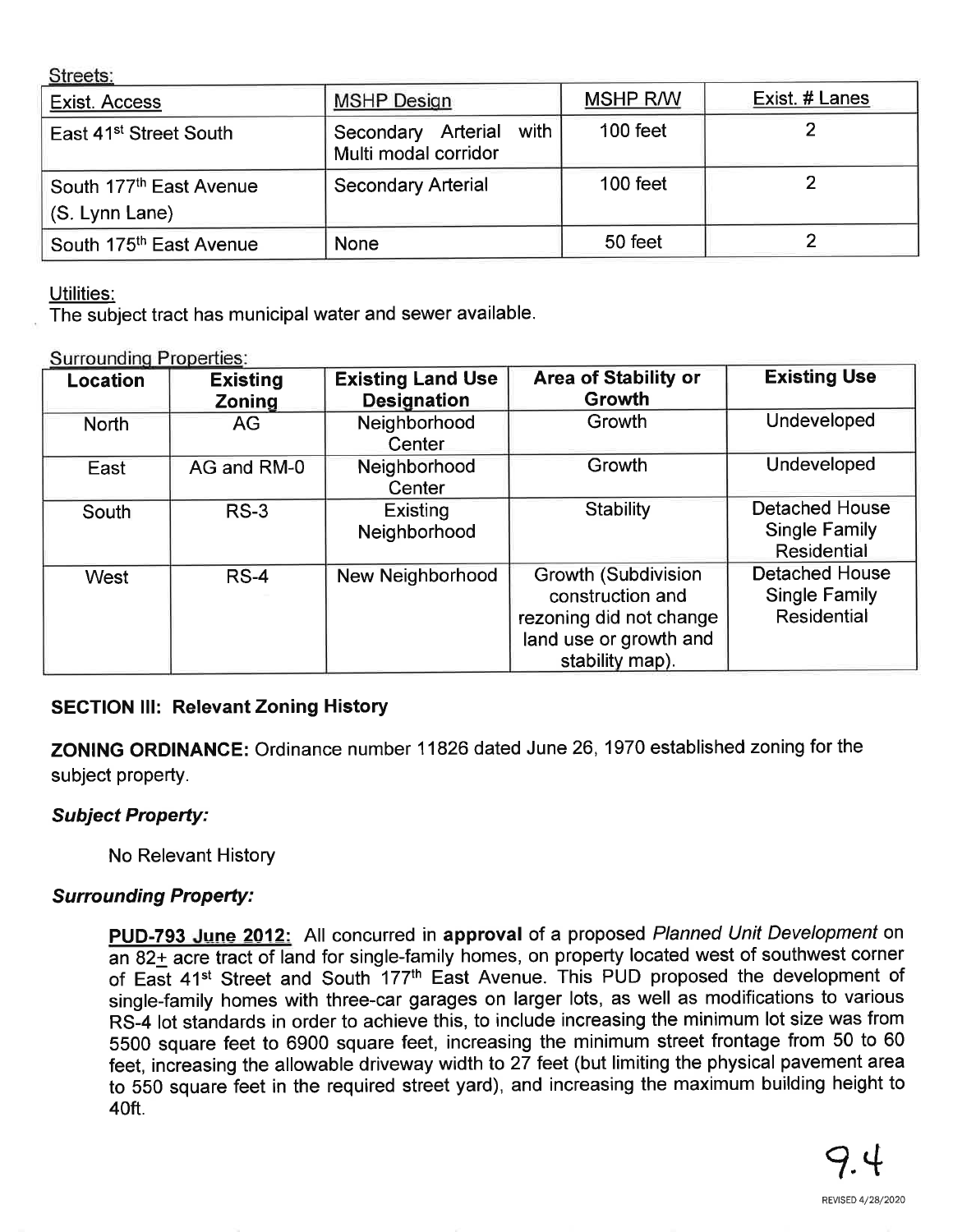PUD-779 October 2010: All concurred in approval of a proposed Planned Unit Development on a  $56.69<sub>±</sub>$  acre tract of land for single-family residential, on property located south of the southwest corner of East 41<sup>st</sup> Street and South 177<sup>th</sup> East Avenue. This PUD proposed singlefamily residential homes that follow the lot and building standards of its underlying zoning district (RS-3), with the exception of the driveway width, which they proposed to increase to 28 feet in order to accommodate the attached three-car garages included as a part of these homes.

PUD-733 January 2007: All concurred in approval of a proposed Planned Unit Development  $\overline{on a 13.6}$  acre tract of land for commercial and residential development, on property located at the northeast corner of 177th East Avenue and East 41st Street South. The related rezoning case, Z-7033, was withdrawn September 6<sup>th</sup>, 2006.

3118120201:00 PM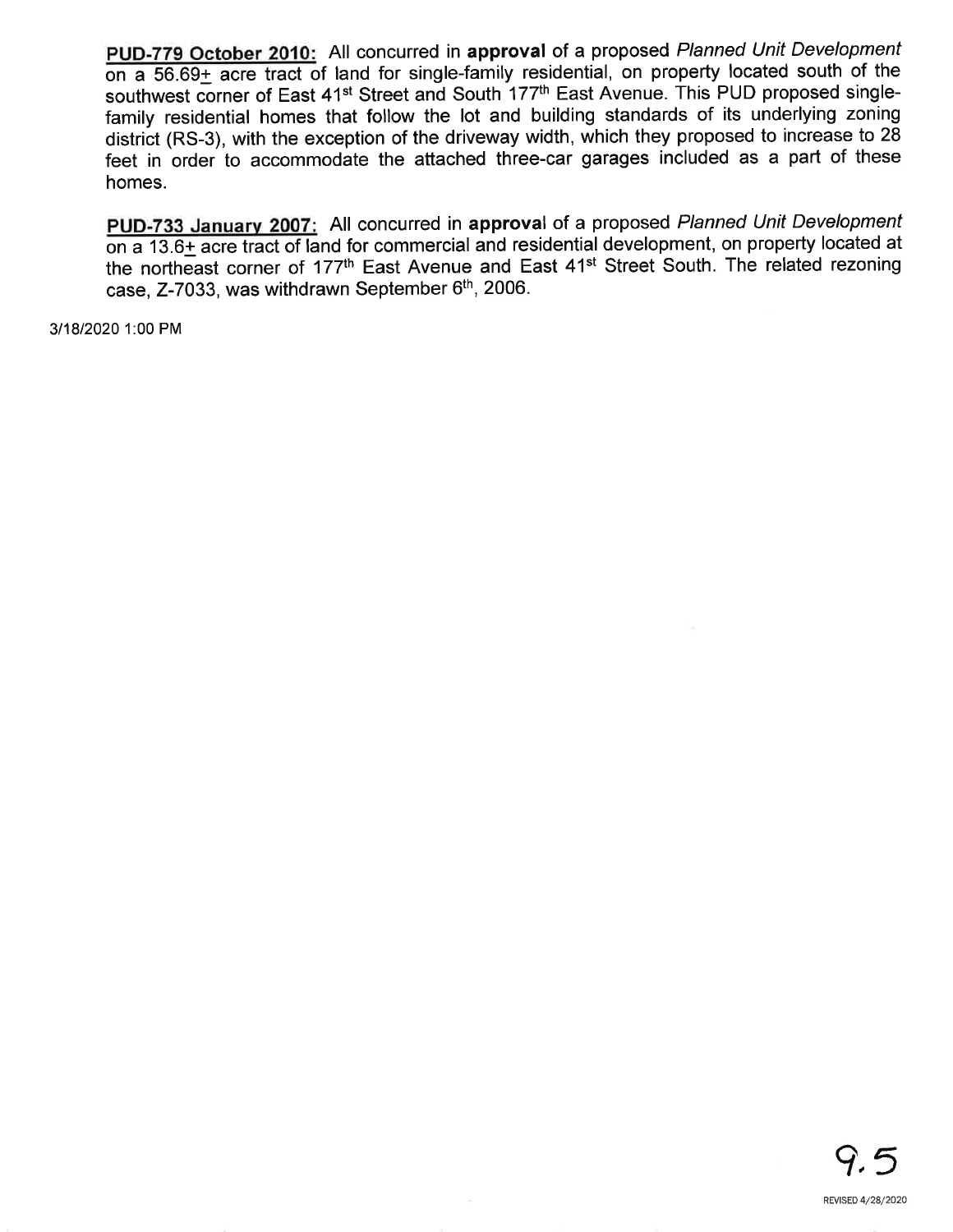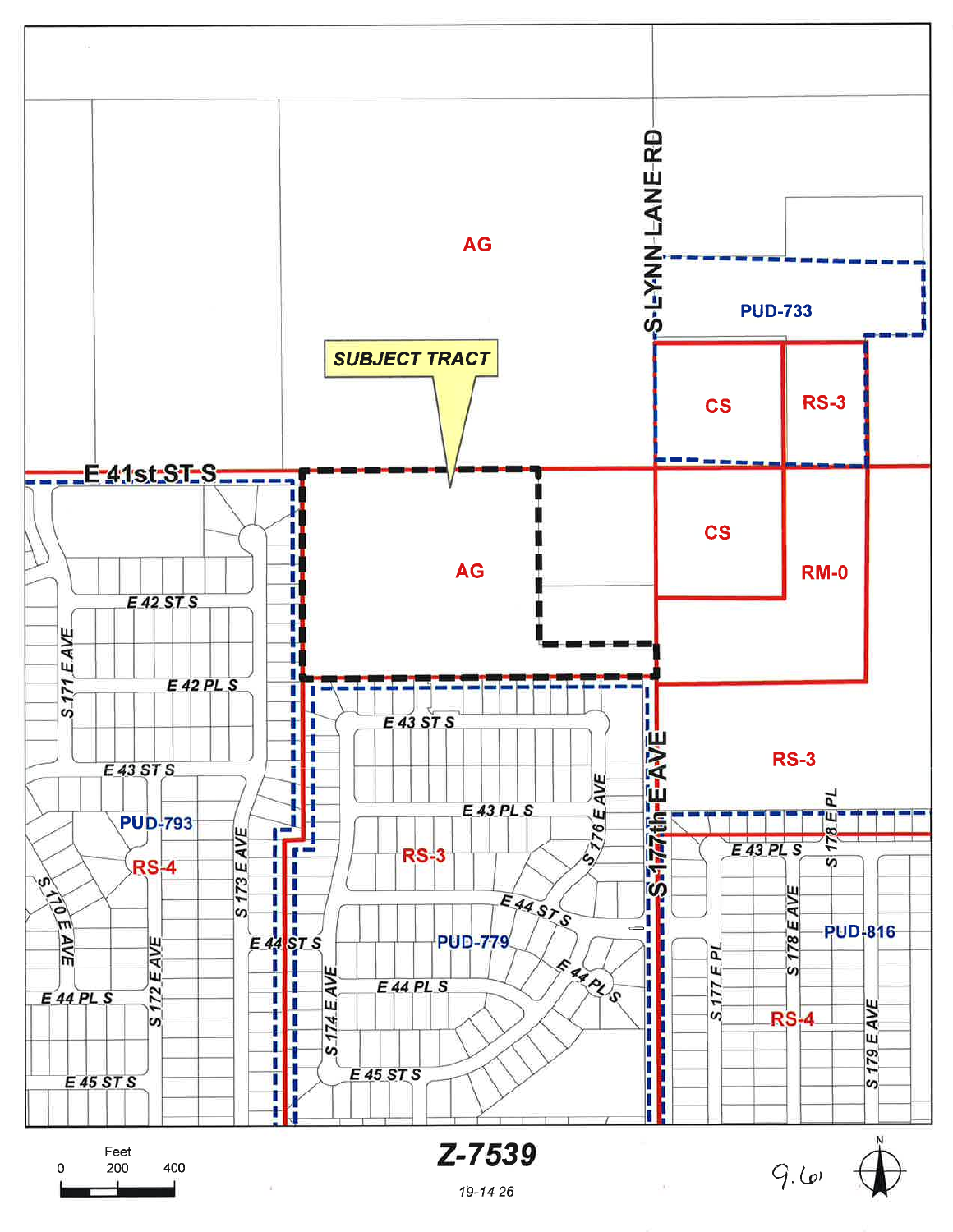



 ${\mathbf Z}$ – ${\mathbf 7539}$  Note: Graphic overlays may not precisely<br>align with physical features on the ground.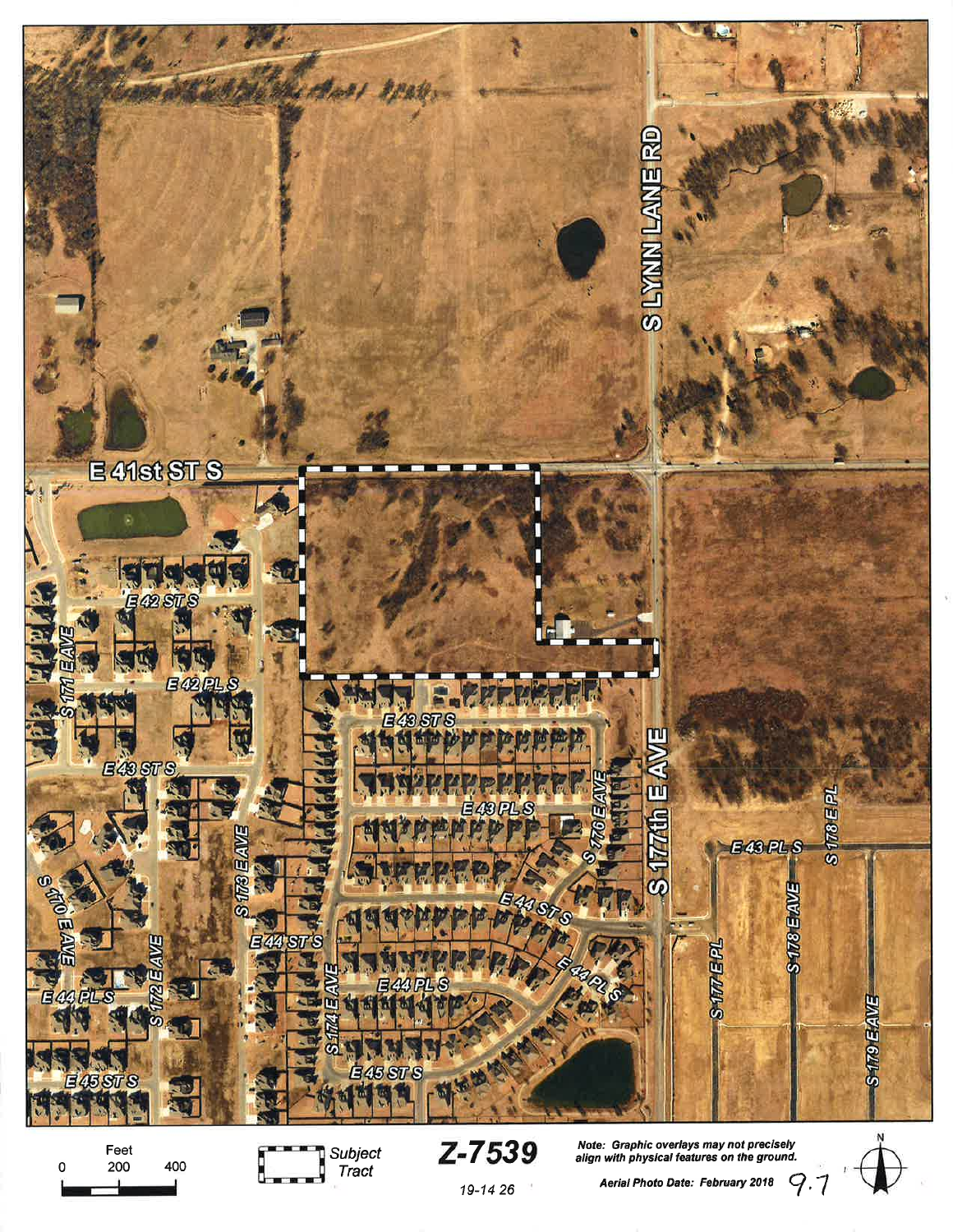

19-14-26